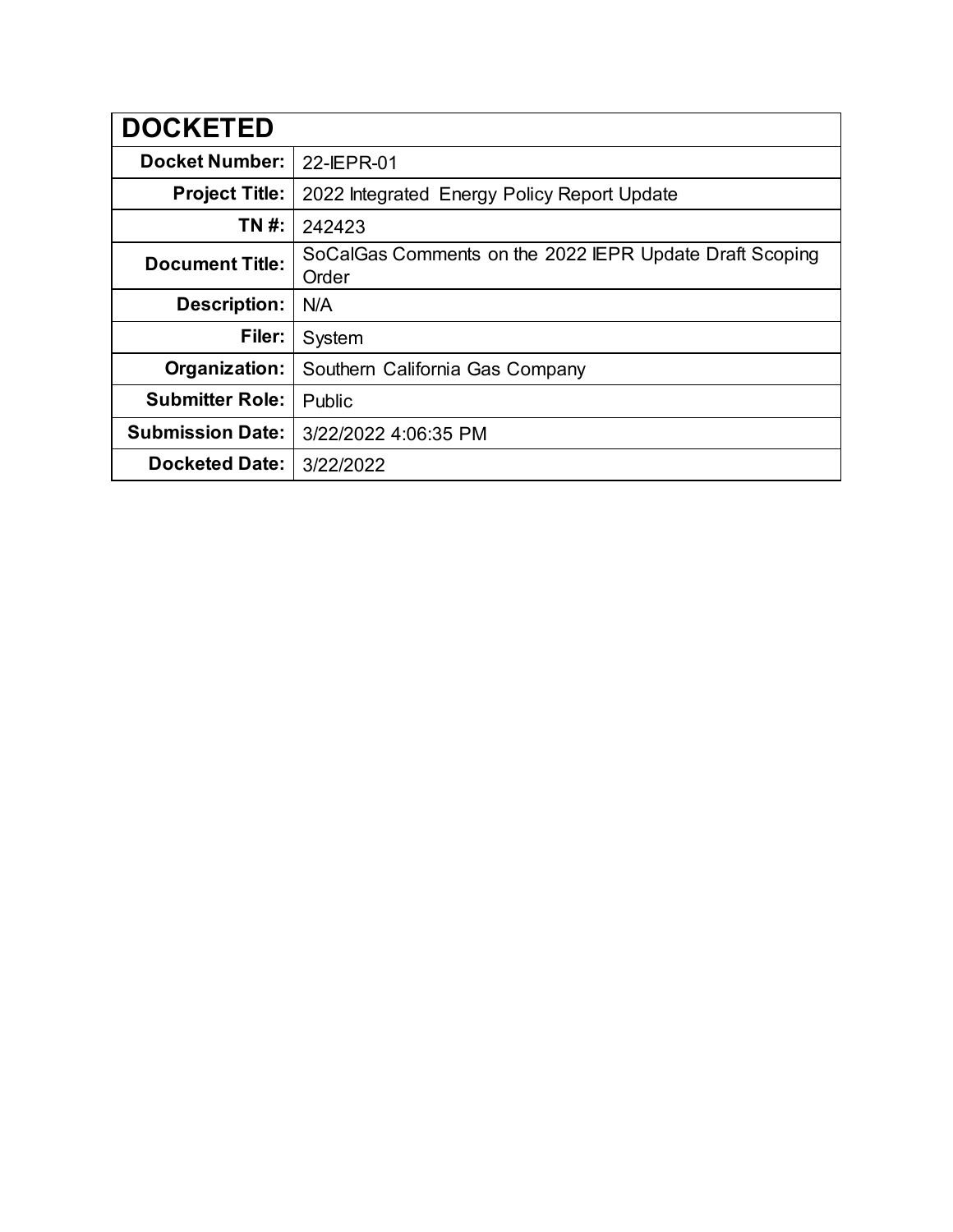Comment Received From: Southern California Gas Company Submitted On: 3/22/2022 Docket Number: 22-IEPR-01

# SoCalGas Comments on the 2022 IEPR Update Draft Scoping Order

Additional submitted attachment is included below.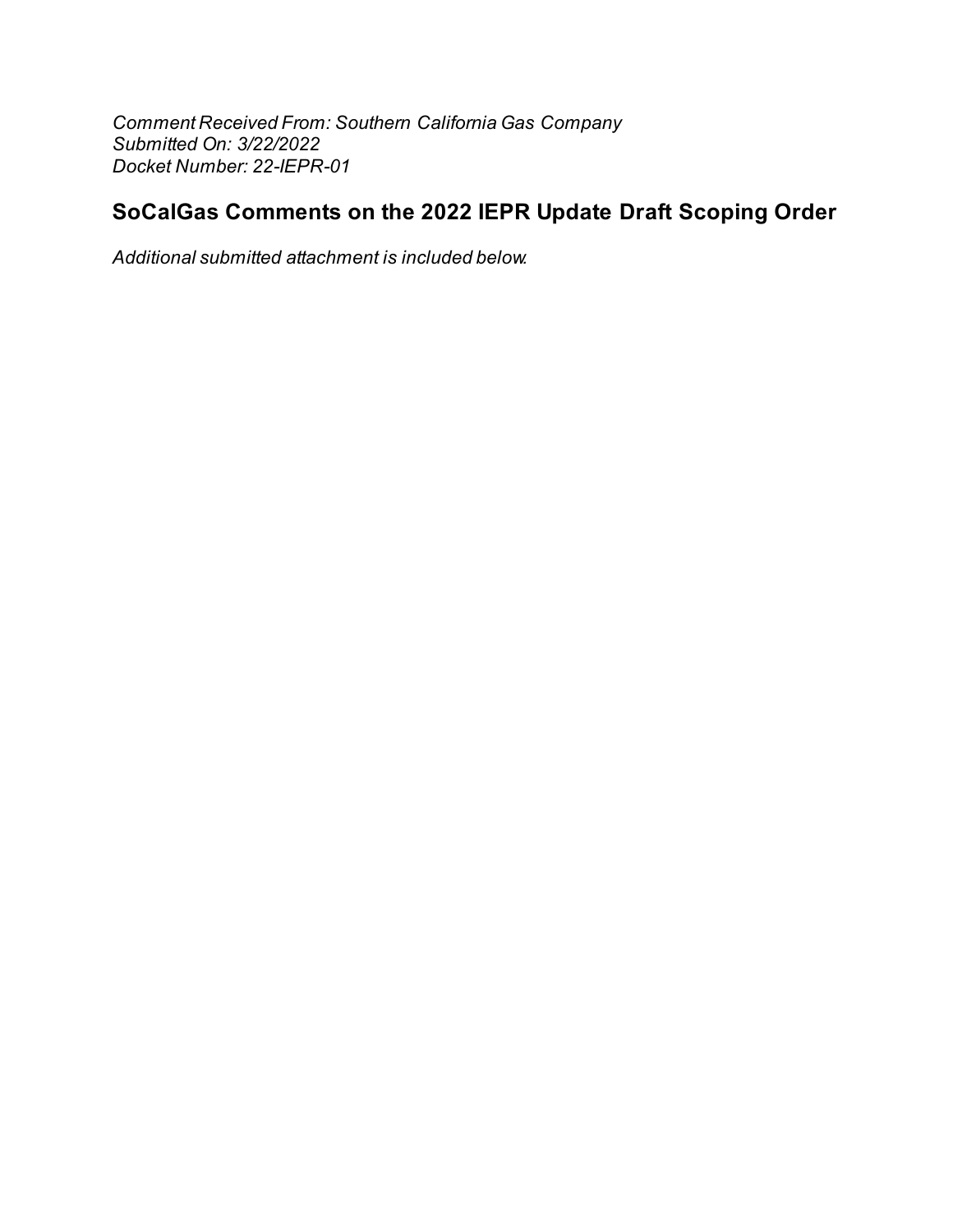

Kevin Barker Senior Manager Energy and Environmental Policy 555 West 5<sup>th</sup> Street Los Angeles, CA 90013 Tel: (916) 492-4252 *KBarker@socalgas.com*

March 22, 2022

The Honorable Siva Gunda Vice Chair, California Energy Commission Docket Unit, MS-4 Docket No. 22-IEPR-01 1516 Ninth Street Sacramento, CA 95814-5512

### **Subject: Comments on the 2022 IEPR Update Draft Scoping Order**

Dear Vice Chair Gunda,

Southern California Gas Company (SoCalGas) appreciates the opportunity to provide comments on the California Energy Commission's (CEC) 2022 Integrated Energy Policy Report (IEPR) Update Draft Scoping Order. The 2021 IEPR made considerable progress in distilling public policy recommendations to propel California towards reaching its decarbonization goals in 2045, while simultaneously maintaining an integrated electric and gas energy system that can be affordable, reliable, and resilient. The 2022 IEPR Update presents an opportunity to continue this momentum and would benefit from detailed proposals in the Scoping Order. With this in mind, our comments focus on the following topics: 1) The CEC should consider near-term air pollution reductions and supporting technologies in its equity and environmental justice framework to assure benefits to disadvantaged communities; 2) The California Planning Library could be used to streamline gas system decommissioning efforts; and 3) Additional emerging topics that can expedite achieving decarbonization goals should be considered in the 2022 IEPR Update Scoping Order.

**1) The CEC should consider near-term air pollution reductions and supporting technologies in its equity and environmental justice framework to assure benefits to disadvantaged communities.**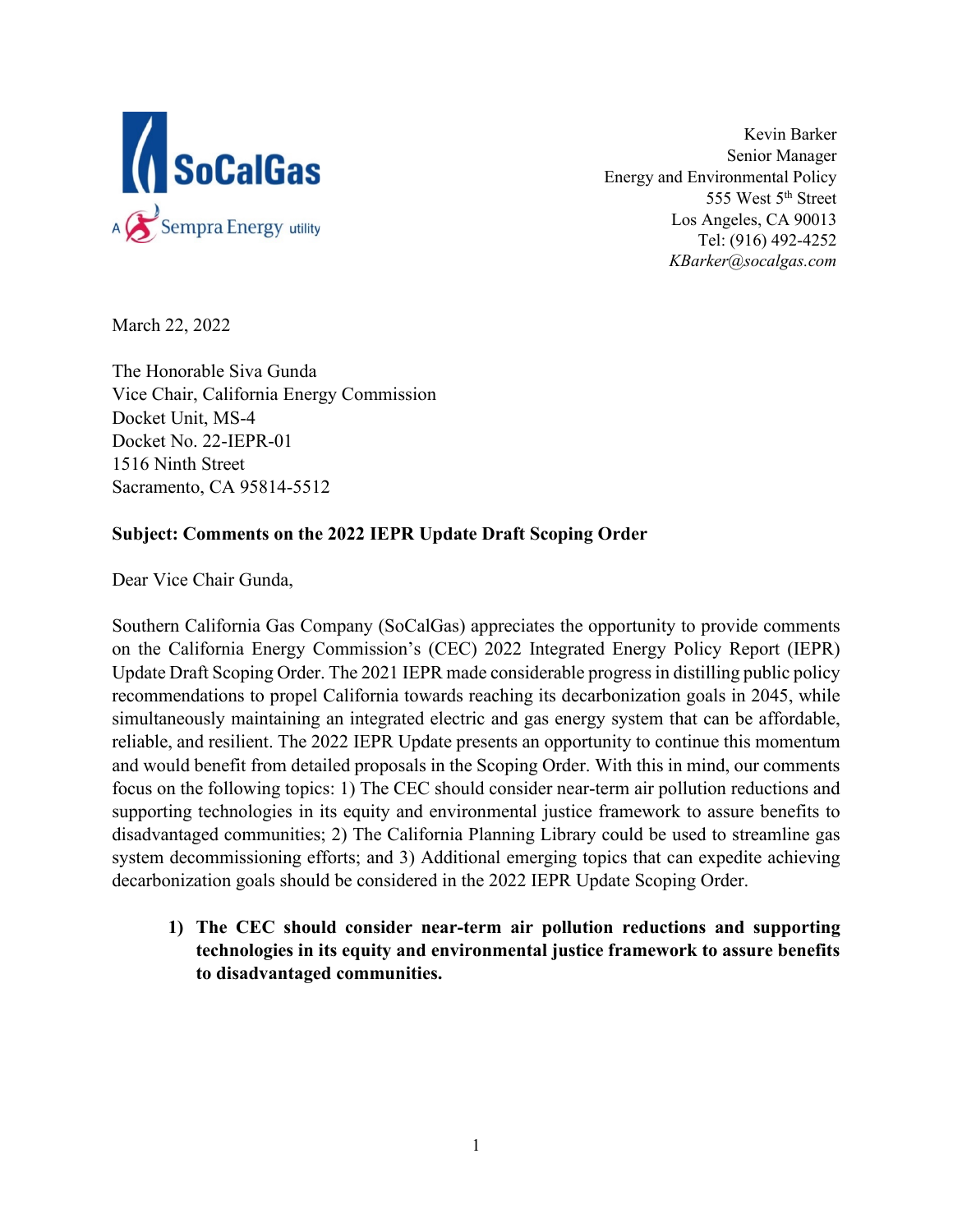As SoCalGas stated in our comments on the 2021 IEPR Draft Scoping Order, we must make sure that our policies and investments benefit disadvantaged communities as we move towards a decarbonized energy economy.<sup>[1](#page-3-0),[2](#page-3-1)</sup> Prioritizing equity and environmental justice assures disadvantaged communities will not disproportionately bear the brunt of costs from the energy transition. This consideration is critical as California moves toward a decarbonized economy while maintaining an energy system that is affordable, reliable, and resilient.

One high priority equity and environmental justice issue that needs to be addressed to benefit disadvantaged communities should be near-term air pollution reductions and supporting technologies. [3](#page-3-2) Recognizing this, Senator Bob Wieckowski, at the Senate Budget and Fiscal Review Subcommittee on the Zero-Emission Vehicle Package, asked California Air Resources Board (CARB) and CEC representatives, "shouldn't [the State] consider short-term solutions for immediate emission reductions today?"[4](#page-3-3) There are several affirmative pathways for this to be accomplished. For example, replacing traditional diesel or gasoline with renewable natural gas (RNG) in heavy duty trucks can significantly reduce nitrogen oxide (NOx), particulate matter, and greenhouse gas emissions today. These vehicles are commercially available now and capable of replacing diesel-fueled vehicles on a one for one basis. Matt Miyasato, Deputy Executive Officer of Science and Technology Advancement for the South Coast Air Quality Management District (SCAQMD) similarly recognized the importance of achieving near-term air pollution reductions through technologies that are available today in his remarks at the Senate Transportation Committee Informational Hearing on Sustainable Transportation, noting that zero-emission technologies for heavy duty trucks are "not available in large volumes."[5](#page-3-4) Nor are there standardized charging equipment specifications and/or available public charging networks to support mass battery-electric trucking purchasers of Classes 7 and 8 trucks. Additionally, Classes 7 and 8 hydrogen fuel cell trucks, the most viable zero-emission vehicle solution, are still in demonstration phases. Given these circumstances, California should embrace available technologies, where feasible, to reduce harmful air pollution today while planning for the future. Mr. Miyasato urged policy makers to act by saying, "…we should be saving lives today by putting out a cleaner technology that is commercially available in large numbers...we can clean the air while we plan for a zero emissions future."<sup>[6](#page-3-5)</sup>

<span id="page-3-0"></span><sup>1</sup> *See* "SoCalGas Comments on the 2021 IEPR Draft Scoping Order," SoCalGas, February 19, 2021, available at: [https://efiling.energy.ca.gov/getdocument.aspx?tn=236856.](https://efiling.energy.ca.gov/getdocument.aspx?tn=236856)

<span id="page-3-1"></span><sup>&</sup>lt;sup>2</sup> The Joint Agencies Disadvantaged Communities Advisory Group (DACAG) defines disadvantaged communities as those that consist of communities in the 25% highest scoring census tracts according to the most recent version of the California Communities Environmental Health Screening Tool (CalEnviroScreen); all California tribal lands; census tracts with area median household income/state median income, less than 80 percent; and households with median household income less than 80 percent of area median income (AMI).

<span id="page-3-2"></span><sup>3</sup> *See* Legislative Analyst Office comments on Zero-Emission Vehicle Package for the Senate Budget and Fiscal Review Subcommittee Number 2 Hearing held March 2, 2022, at page 10, available at

<span id="page-3-3"></span>https://sbud.senate.ca.gov/sites/sbud.senate.ca.gov/files/Sub%202%20Agenda%203.2%20Final.pdf. <sup>4</sup> *Ibid*.

<span id="page-3-5"></span><span id="page-3-4"></span><sup>5</sup> *See* Senate Transportation Committee Informational Hearing on Sustainable Transportation: Reducing GHG Emissions from Medium-, Heavy-Duty, and Non-Road Vehicles held February 15, 2022, available at https://www.senate.ca.gov/media/senate-transportation-committee-20220215/video. <sup>6</sup> *Ibid.*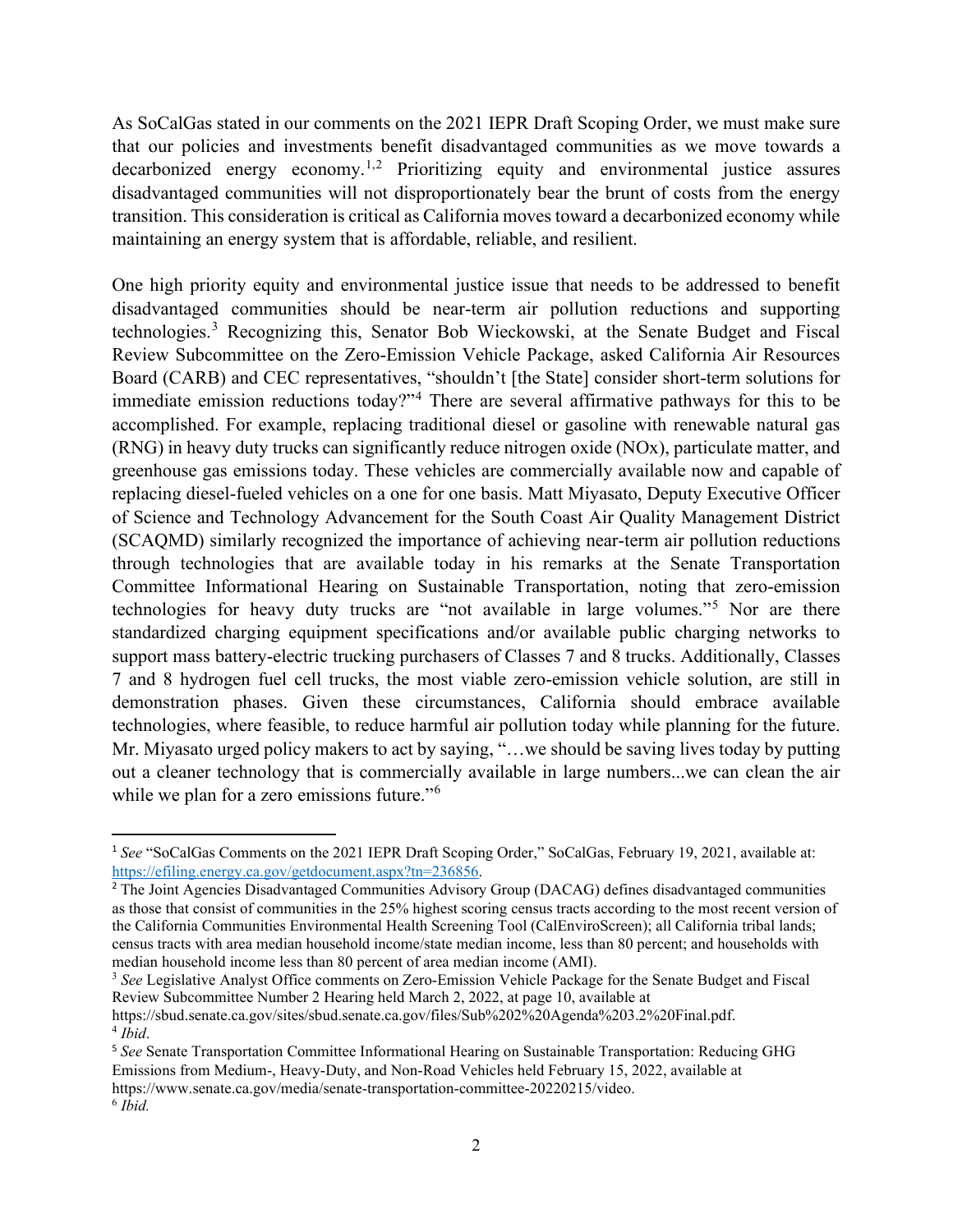### **2) The California Planning Library could be used to streamline gas system decommissioning efforts.**

The CEC's proposal to create a California Planning Library can streamline policymaking efforts as it will consolidate various IEPR energy demand forecasts and scenarios including end-user gas, electricity, and transportation fuel demand forecasts to 2035, as well as energy demand scenarios to assess long-term decarbonization policy impacts on gas and electricity demand to 2050. We believe this library format will support releasing gas and electricity demand and forecast data in a timely and orderly fashion making it readily accessible to inform proceedings at sister agencies, such as in the California Public Utilities Commission (CPUC) Gas Planning Order Instituting Rulemaking 20-01-007 (OIR).

This library format is also relevant to the CEC's gas system decommissioning planning efforts, and to related CEC-funded research and pilot projects. As there are multiple proceedings focused on long-term gas system planning occurring in parallel, gas network decommissioning efforts should be completed in a streamlined fashion so that the most up-to-date data can be used to inform and enable the best decision-making for California residents.

# **3) Additional emerging topics that can expedite achieving decarbonization goals should be considered in the 2022 IEPR Update Scoping Order.**

The CEC's recognition of the role of hydrogen in helping decarbonize California's energy system will be an emerging topic that should continue to be discussed in the 2022 IEPR Update proceedings. We respectfully submit the following topics that can expedite achieving decarbonization goals for additional consideration in the 2022 IEPR Update:

# • *Long-duration storage as part of California's energy reliability portfolio*

Long-duration hydrogen storage has the potential to be crucial component of the State's energy reliability portfolio and will help California attain greater grid resilience. The Lawrence Livermore National Laboratory (LLNL), currently conducting modeling to determine the feasibility of hydrogen storage in subsurface systems such as salt dome structures and caverns, has stated long-duration hydrogen storage is a "critical component of a low-carbon energy future."<sup>[7](#page-4-0)</sup> Supporting hydrogen infrastructure development by implementing hydrogen policies to scale the adoption of hydrogen energy storage would help to drive down costs. Given the lead time on development of long-duration storage assets and the vital role hydrogen can play in a transportation and storage network, the 2022 IEPR Update should examine planning criteria to accelerate deployment of these assets.

<span id="page-4-0"></span><sup>7</sup> *See* "LLNL, other labs to study hydrogen storage," LLNL, July 9, 2021, available at: [https://www.llnl.gov/news/llnl-other-labs-study-hydrogen-storage.](https://www.llnl.gov/news/llnl-other-labs-study-hydrogen-storage)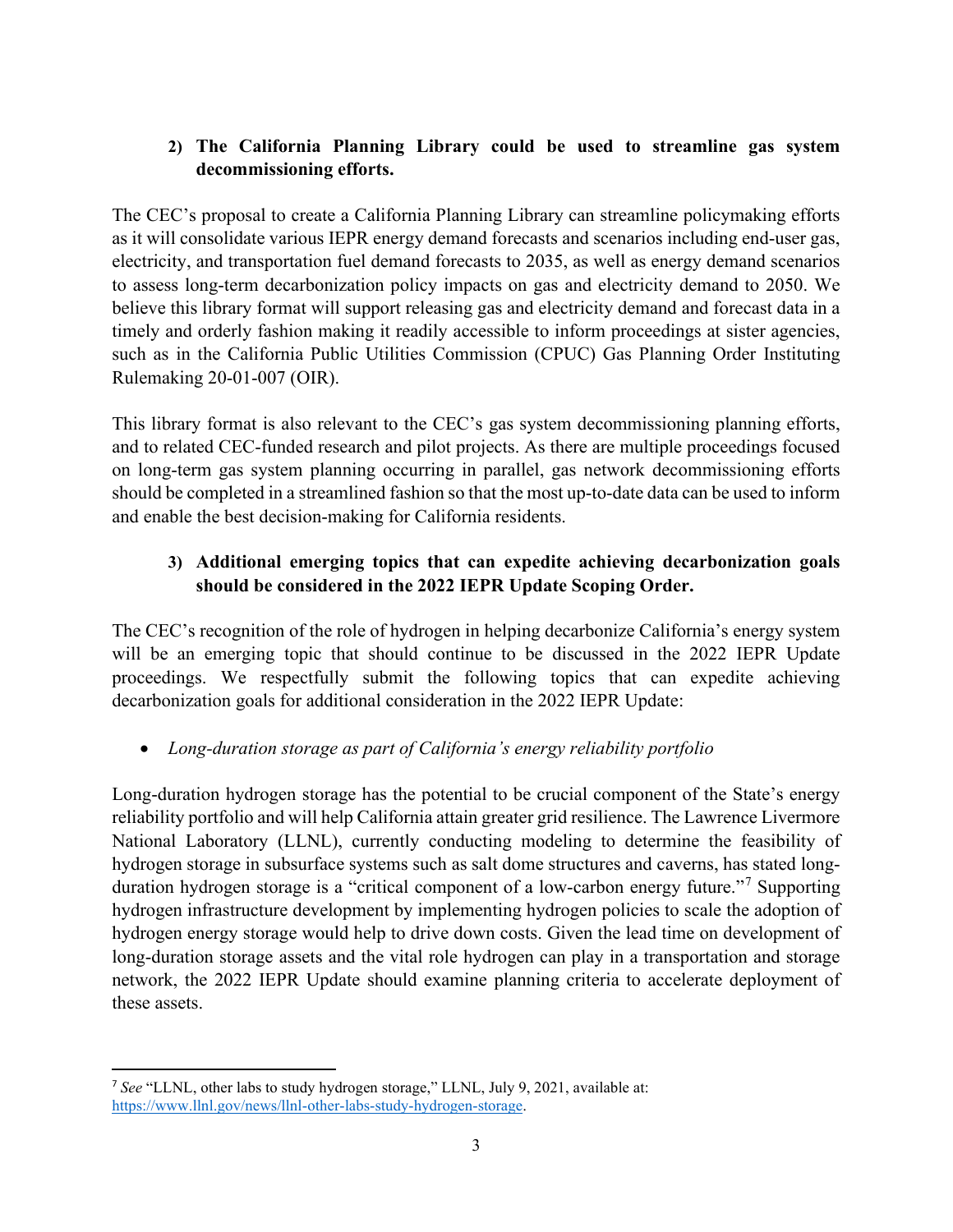• *Hydrogen infrastructure clusters can help decarbonize hard-to-abate sectors like industry and heavy-duty transportation*

Industrial processes for heavy industry, such as steel, cement, and chemicals, among others, require high temperatures and are therefore difficult to electrify. Enabling the decarbonization of the gaseous fuel needed by these industries would be a big step towards advancing decarbonization in California while supporting a robust economy. As CEC staffer Ilia Krupenich pointed out during the CEC Gas Research and Development (R&D) Workshop, "renewable hydrogen can decarbonize high-temperature industrial processes, which accounts for approximately 20 million metric tons of carbon dioxide  $(CO_2)$  equivalent emissions per year."<sup>[8,](#page-5-0) [9](#page-5-1)</sup> SoCalGas' Clean Fuels Report describes the detailed buildout of a potential clean fuels network in Southern California as part of our company's Clean Fuel Strategy.<sup>[10](#page-5-2)</sup> The new hydrogen delivery infrastructure could be used to deliver hydrogen at significant volumes to industrial customers and long-haul truck refueling stations, which would help to decarbonize heavy-duty trucks.<sup>[11](#page-5-3)</sup> Recently, SoCalGas has announced a proposal to establish a memorandum account to analyze the potential for a hydrogen pipeline in Southern California, which could support decarbonization of dispatchable electric generation, hard-to-electrify industries, and heavy-duty transportation.<sup>[12](#page-5-4)</sup> Angeles Link would deliver green hydrogen in an amount equivalent to almost 25 percent of the natural gas SoCalGas delivers today and eliminate an estimated 14.3 million metric tons of carbon dioxide from the air annually – the equivalent of taking 3.1 million cars off the road.<sup>[13](#page-5-5)</sup>

Industrial clusters provide a unique platform to aggregate energy demand and create a scalable internal market for hydrogen that can be used in these industrial processes. Benefits of a cluster for this sector include the reduction of emissions to avoid potential carbon taxes and associated financial consequences, as well as a business opportunity through the development of premium low-carbon products. Furthermore, an increased visibility on industrial demand for different sources of energy can aid capital expenditure planning and strategic outlook for energy companies. SoCalGas has provided additional details on the many considerations that need to be into taken account for developing hydrogen industrial clusters in written comments on the CEC's Staff Workshop to Discuss Proposed Natural Gas Research Initiatives for Fiscal Year 2022-2023.[14](#page-5-6)

<span id="page-5-0"></span><sup>8</sup> The CEC Gas R&D Workshop took place on January 19, 2022. More information can be found here: [https://www.energy.ca.gov/event/workshop/2022-01/gas-rd-workshop.](https://www.energy.ca.gov/event/workshop/2022-01/gas-rd-workshop) 

<span id="page-5-1"></span><sup>9</sup> *See* "Proposed Natural Gas Research Initiatives for Fiscal Year 2022-23," CEC, January 19, 2022, available at: [https://www.energy.ca.gov/sites/default/files/2022-01/FY\\_2022-](https://www.energy.ca.gov/sites/default/files/2022-01/FY_2022-23_Gas_R_and_D_Initiatives_Presentation_ADA.pdf)

<sup>23</sup> Gas R and D Initiatives Presentation ADA.pdf.

<span id="page-5-2"></span><sup>&</sup>lt;sup>10</sup> See "SoCalGas Clean Fuels Report," SoCalGas, available at: [https://www.socalgas.com/sites/default/files/2021-](https://www.socalgas.com/sites/default/files/2021-10/Roles_Clean_Fuels_Full_Report.pdf) [10/Roles\\_Clean\\_Fuels\\_Full\\_Report.pdf.](https://www.socalgas.com/sites/default/files/2021-10/Roles_Clean_Fuels_Full_Report.pdf)

<span id="page-5-3"></span><sup>11</sup> *Ibid.*

<span id="page-5-4"></span><sup>&</sup>lt;sup>12</sup> See "A. 22-02-007 Angeles Link Project Memorandum Account Application," February 17, 2022, available at [https://www.socalgas.com/sites/default/files/A22-02-SOCALGAS-](https://www.socalgas.com/sites/default/files/A22-02-SOCALGAS-Angeles_Link_Memorandum_Account_Application.pdf)Angeles Link Memorandum Account Application.pdf.

<span id="page-5-5"></span><sup>&</sup>lt;sup>13</sup> See "SoCalGas Angeles Link: Shaping the Future with Green Hydrogen," SoCalGas, February 2022, available at [https://www.socalgas.com/sustainability/hydrogen/angeles-link.](https://www.socalgas.com/sustainability/hydrogen/angeles-link)

<span id="page-5-6"></span><sup>&</sup>lt;sup>14</sup> See "SoCalGas Comments on the CEC Gas Research and Development (R&D) Workshop," SoCalGas, January 31, 2022, available at: [https://efiling.energy.ca.gov/GetDocument.aspx?tn=241348&DocumentContentId=75302.](https://efiling.energy.ca.gov/GetDocument.aspx?tn=241348&DocumentContentId=75302)